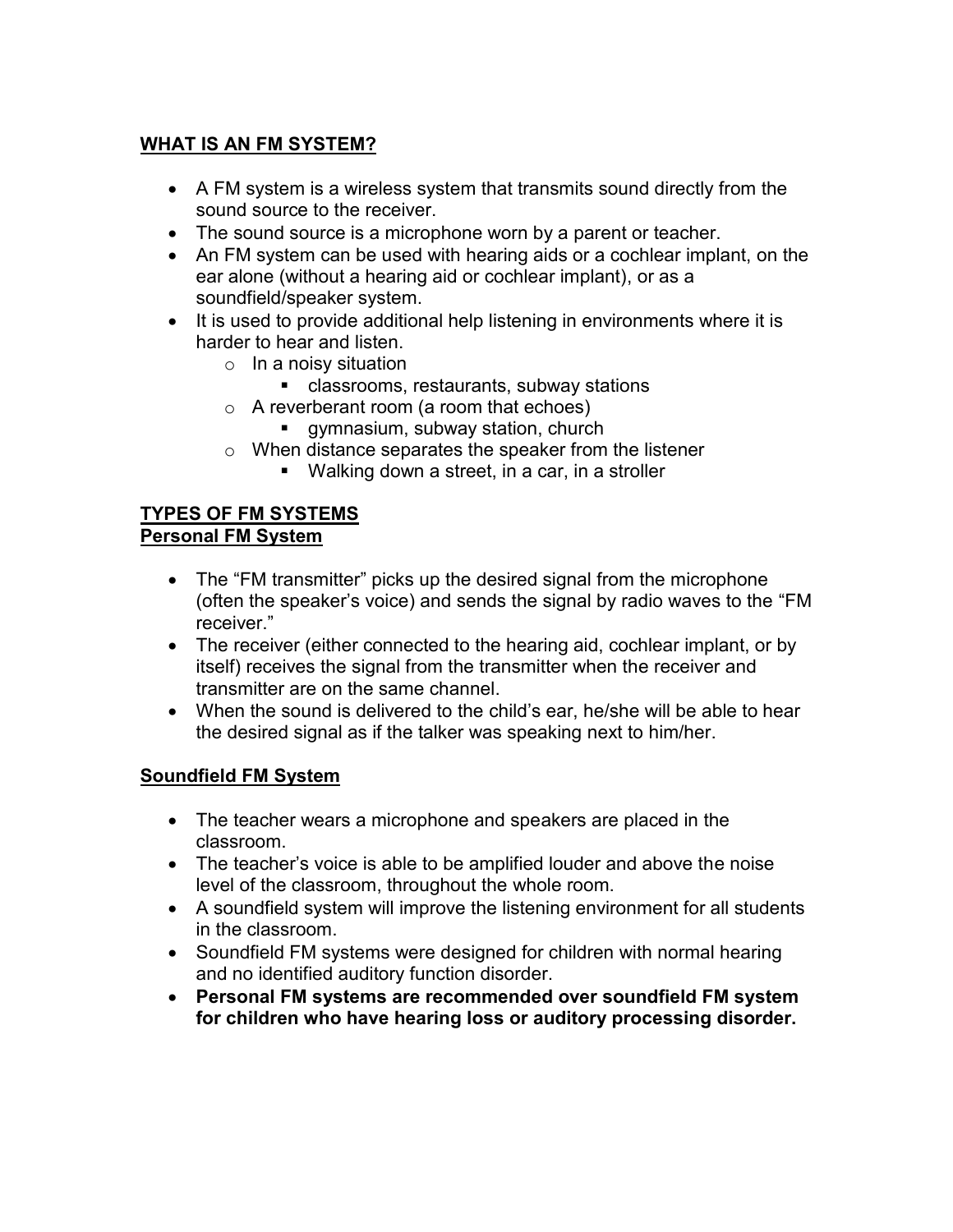## **Personal soundfield FM system**

 A personal soundfield FM system is similar to the Soundfield FM system (above) except that there is only one speaker which is place on the child's desk in school.

# **Parts of an FM System**

- FM Transmitter
	- o Includes the microphone
- FM Receiver
	- o "Universal" receiver
		- Requires an adapter to attach it to the hearing aid or cochlear implant
	- o "Integrated" receiver
		- Becomes a part of the hearing aid or cochlear implant and does not require an adapter
	- o "Stand-alone" receiver
		- Used for children with auditory processing disorder or unilateral hearing loss, and does not have a hearing aid or cochlear implant.
- Adapter
	- o Can also be referred to as an audioshoe or boot when used with a hearing aid.
	- $\circ$  Connects the universal receiver to the hearing aid/cochlear implant
	- o For cochlear implants, there can be one to two pieces used as an adapter, and are different for each cochlear implant model.

# **When to use an FM System**

Each environment can be assessed to determine if there is noise, echo, or distance. Then a decision can be made to either use or not use the FM system. Your audiologist will discuss the different environments your child is in.

- In a classroom.
- When the child is a noisy environment.
	- o Restaurant
	- o Subway station/on the train
- When the child is in a reverberant (with echos) environment.
	- o Gymnasium
	- o Subway station
	- o Church
- When the child is at a further distance from the speaker
	- o In a car seat/in the back of a car
	- o In a stroller
	- o Walking down a street
	- o Playing instructional sports
	- o On a bike ride
- During therapy sessions if therapy is done in a noisy environment.
- Group Environments